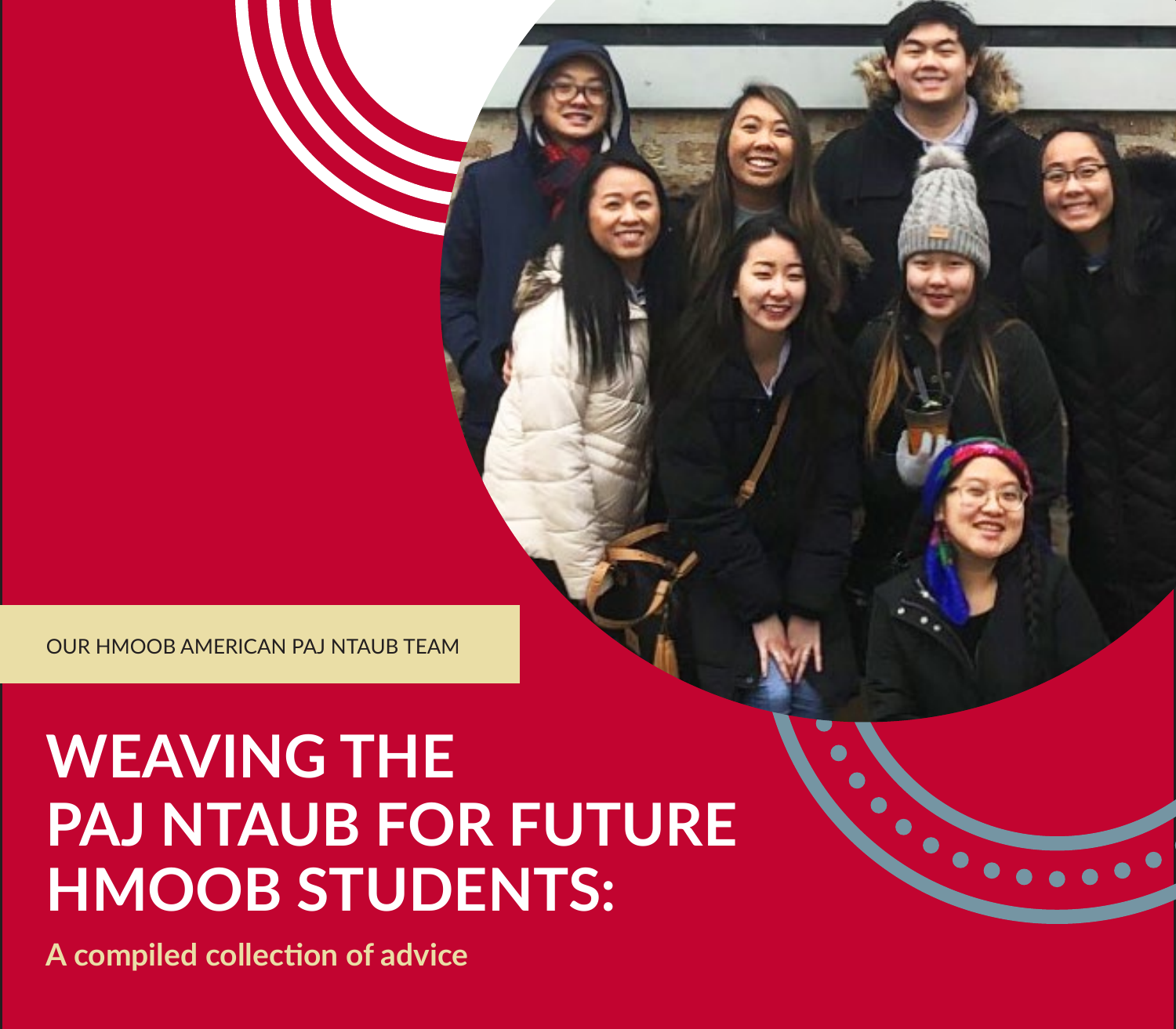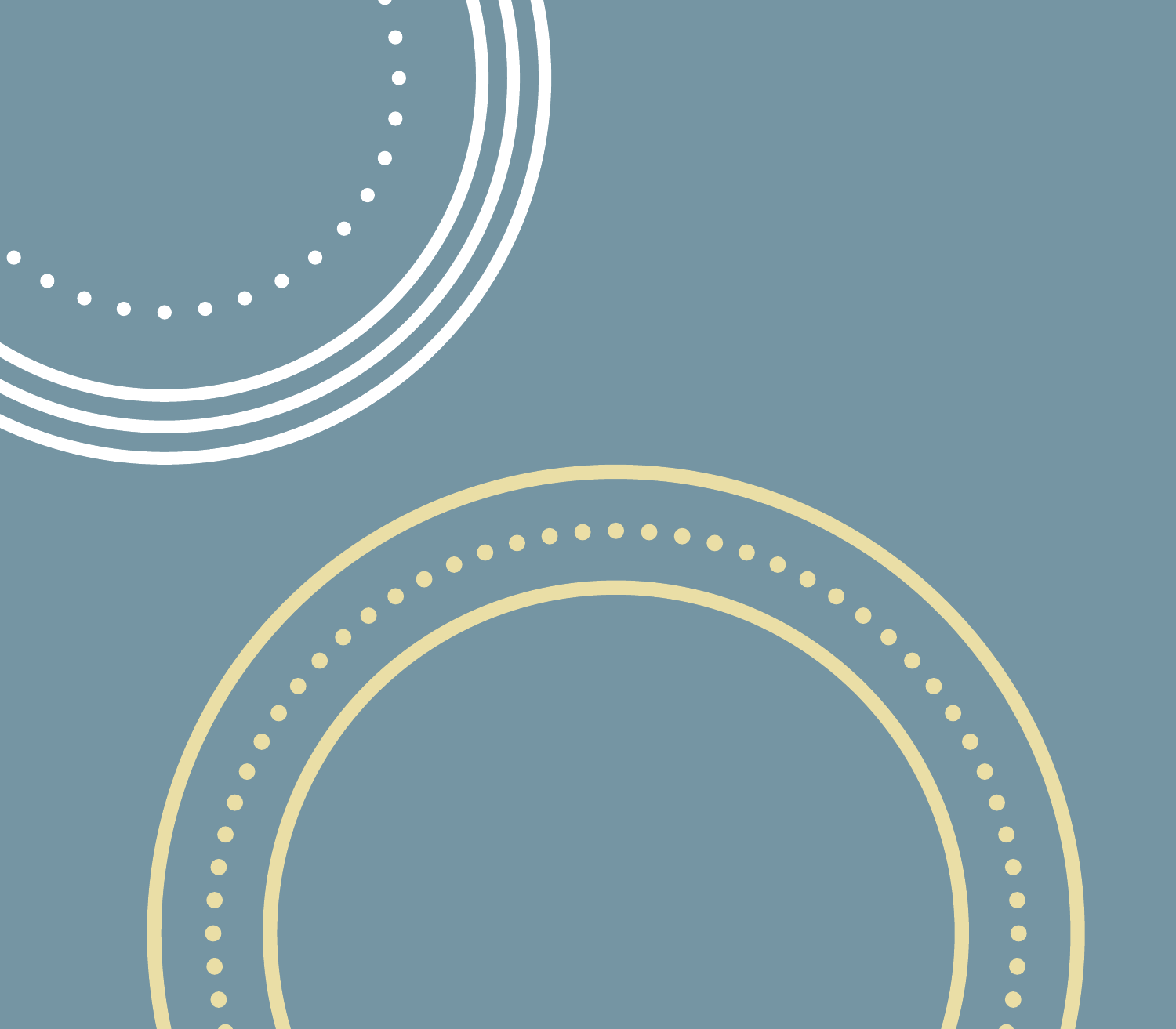The Paj Ntaub Research Team is a collective of HMoob American student activists and scholars at the Center for Research on College-Workforce Transitions (CCWT) housed within the Wisconsin Center for Education Research (WCER) at the University of Wisconsin-Madison (UW-Madison). The student activists represent the HMoob American Studies Committee who make up a student-led initiative focusing on establishing a HMoob American studies program at the University of Wisconsin-Madison.

This report intends to share the knowledge and advice of current and former HMoob students who attended the University of Wisconsin-Madison. With their responses, the Paj Ntaub research team gleaned out advice that these participants wished to pass along to current and future HMoob students. Through many of our interviews, participants shared advice on subjects that they themselves wished they had received during their time at UW-Madison. These responses came from 36 current students 31 former students with a total of 71 individuals and encompassed ideas around lack of familiarity with campus, making career decisions, experiences tied specifically to multidimensional identities, and stereotypes associated with attending UW-Madison. Students come to college with different experiences, goals, and expectations and this may lead to contradicting advice. In this memo, we understand and want to shed light on these experiences by giving the space for each and every type of advice.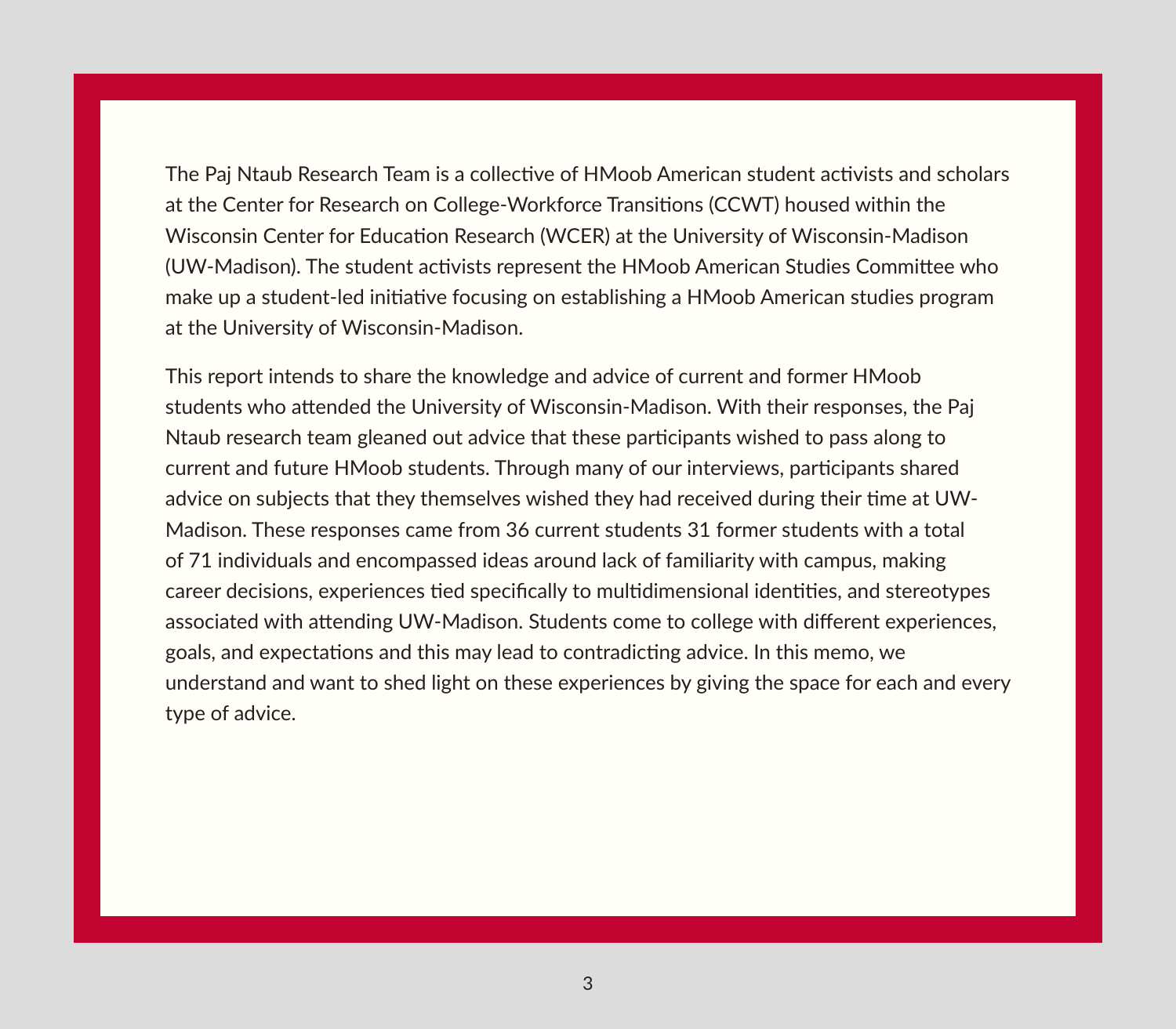Through our participants' responses we found that many of these individuals shared advice in these 14 categories:

- Take advantage of opportunities
- Engage in social justice work
- Find support systems
- Find mentors and different kinds of mentorship
- Explore different social spaces
- Love yourself
- Explore your HMoob identity
- Find your passions, your potential career, and interests)
- Keep pushing through for the outcome despite the struggle
- Normalize having thoughts of leaving
- Understand things may not go exactly as you had planned
- Build relationships with previous and future HMoob students
- Put yourself first
- Recognize that it may be the system that is contributing to your struggle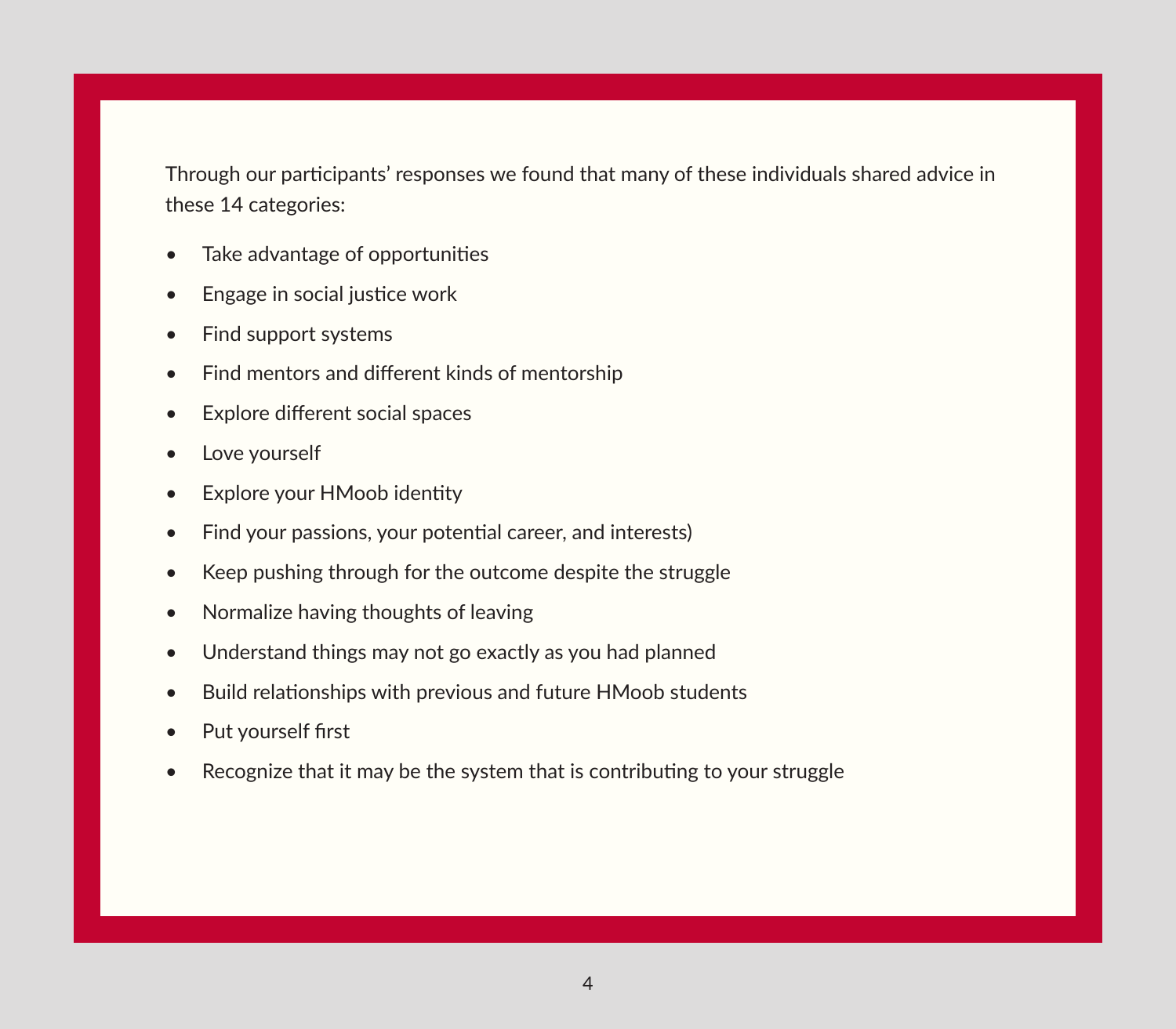## Take advantage of opportunities

College presents numerous opportunities to learn about oneself and one's future career. Our participants share that to truly take advantage of college, students should take risks and work beyond their comfort zone. To avoid missed opportunities, examples to futures students include, but are not limited to, looking for their own advisors, going out to meet people on their own, and taking advantage of everything offered in college to the fullest.

"I hope that people can learn from me that it's important to advocate for yourself and when you need help it's okay to ask for help and it's okay to make mistakes because those are opportunities to learn and to grow.... it's okay to be uncomfortable because that's going to happen a lot, especially when you're in college and especially when you're in spaces with people who don't look like you or who don't share the same experiences with you."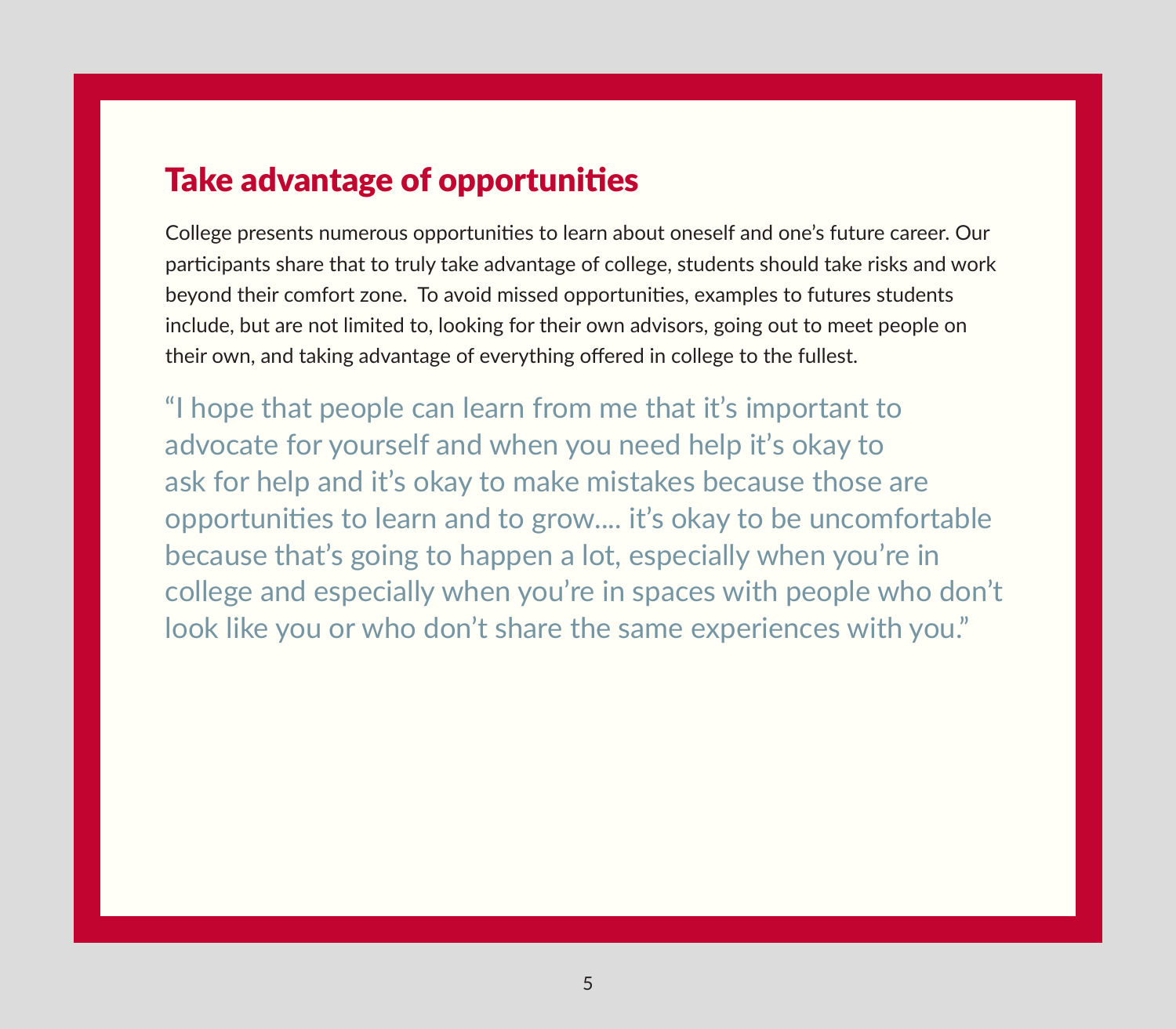## Engage in social justice work

College is typically a period where students can critically look at the world through new found knowledge. Our participants shared that students should be critical of their surroundings and advocate for social injustices. Although students themselves have struggles, students can use their education and privileges to extend their advocacy efforts into the greater community. Examples include making an effort to learn about your own community, advocating for better opportunities, contributing to advocacy movements, and educating others about social inequality.

"I would hope that they would feel passionate about social justice work and in learning about more than just our HMoob community, but how our HMoob community reflects back on its relationships with other communities, like the Black community or like the Latino community.... life has a way of working those things out."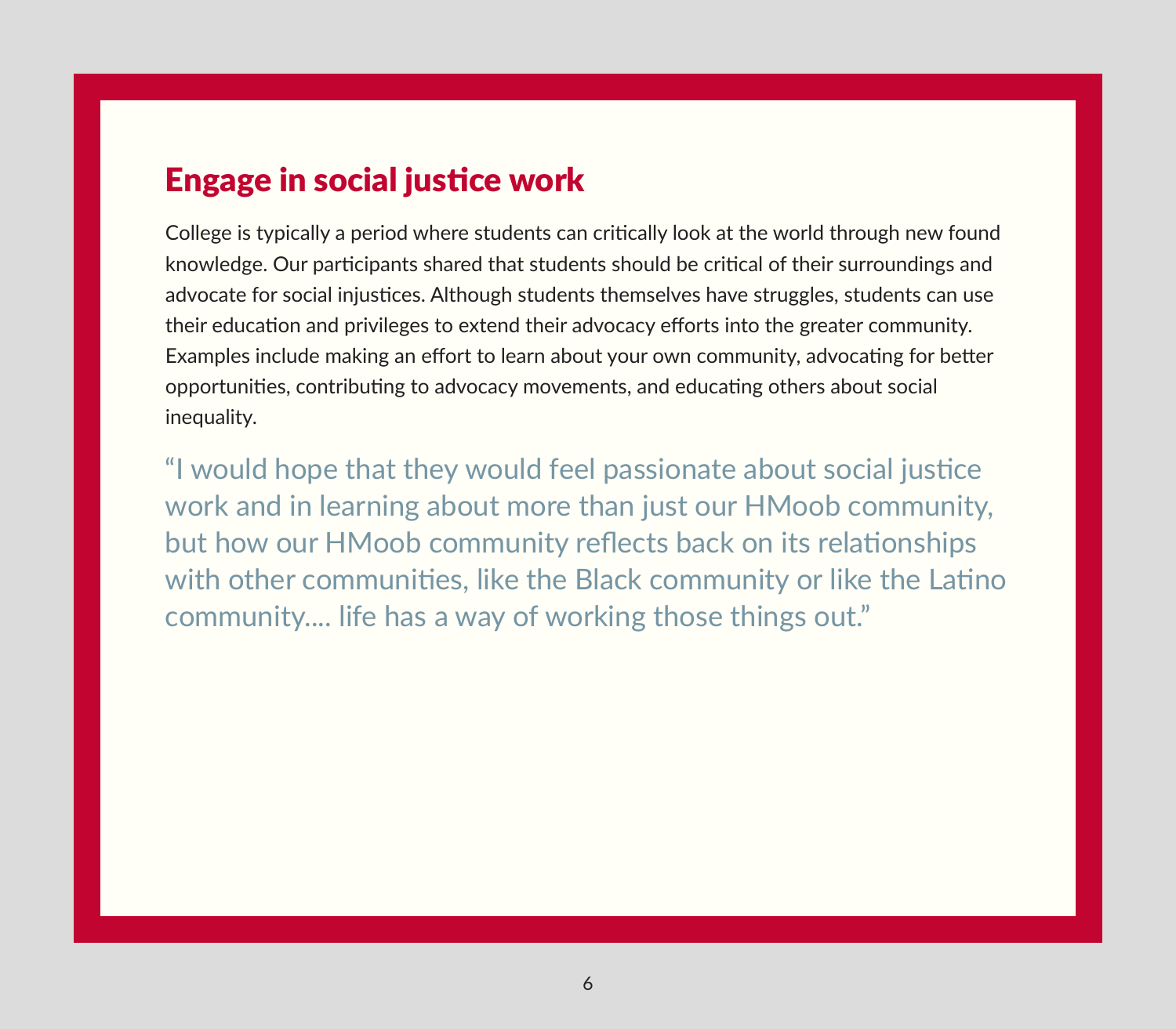## Find support systems

Having a stable support system throughout your college experience can go a long way in helping you achieve your goals. Our participants expressed that being surrounding by individuals who supported them on their endeavors helped them to succeed in college. These support systems can provide you with resources and open you up to great relationships. Support systems include community building, family members, friends, mentors, advisors, and more.

"The biggest thing that I always push for people to learn from my experience is you have to find a village, you know? Going to higher education can be very isolating, it can be very lonely. No matter where you are in your part of your journey, you know? Whether you're 18 years old and you're starting, or you're 25 years and you're starting, or 40 and you have a family, or, you know, you're 50 and you're single and you just had a midlife crisis and you're going back. Like, you got to find that village. Because nobody does it alone."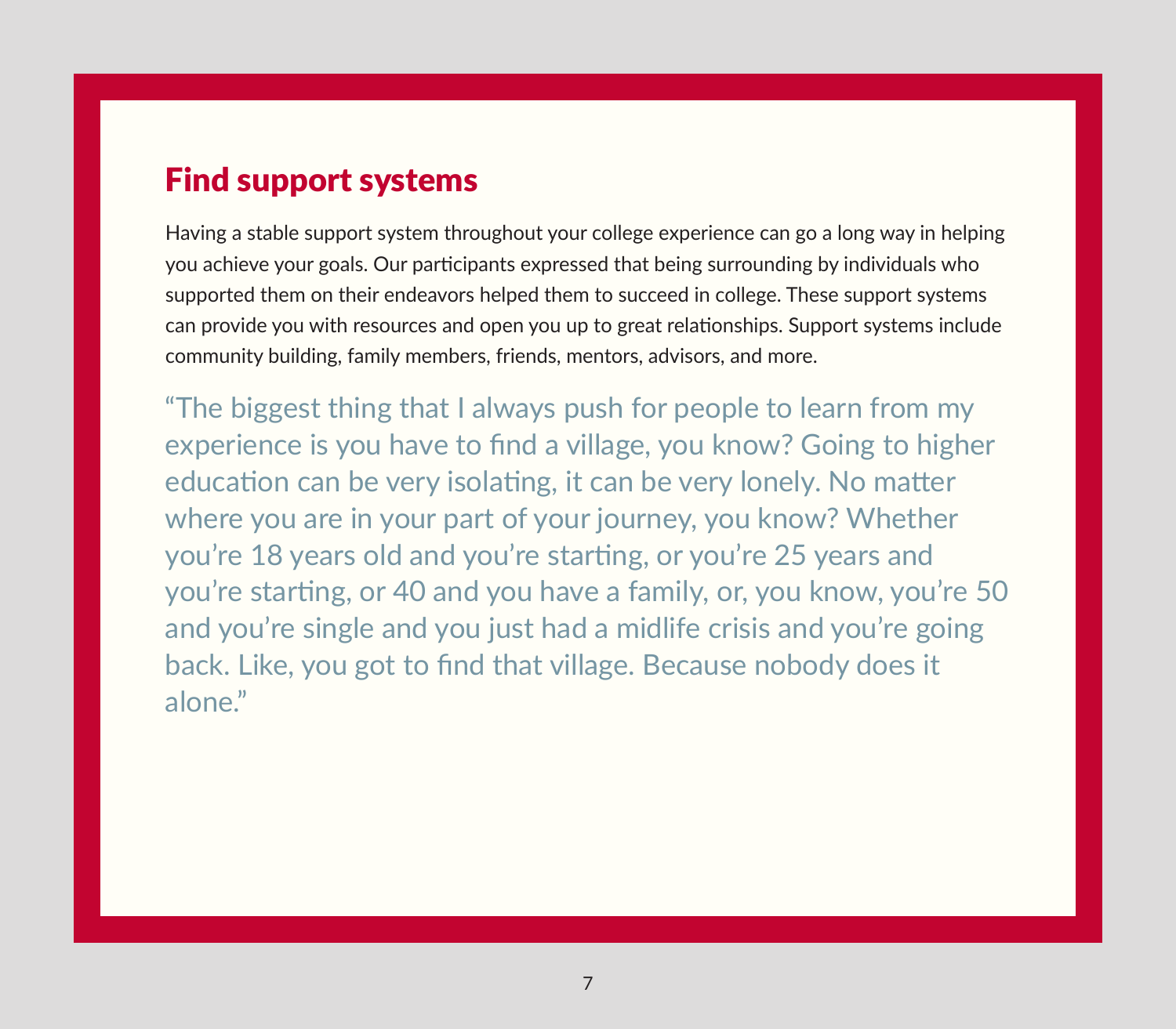## Find mentors and different kinds of mentorship

Many of our participants mentioned the incredible value of having a mentor within their life. As relatively experienced in their fields and life, these mentors provided them with guidance and support as they struggled to navigate their everyday life. Mentors help students explore potential career paths, provide advice as students navigate college, and can extend to friendship. The bond allows students themselves to carry the knowledge and to act as mentors for future students. Mentorship appears in many forms beyond the conventional view of what a mentor is.

"Because I didn't do everything on my own. I didn't know what I was doing half the time. I reached out to people, they reached out to me, they mentored me. They checked in on me, you know? They rooted for me. When I was lost, and I wanted to give up, like they made sure I didn't. They were my friends, or my siblings, my parents, you know. There were other students, other professors. They checked in on me. ... Because no one can do this alone. It is very lonely. And it's okay to ask for help. It's okay to not know. So, I'll say that will be what I want people to really learn from what I've gone through. I thought that I could do it all on my own. And whoosh, was I wrong."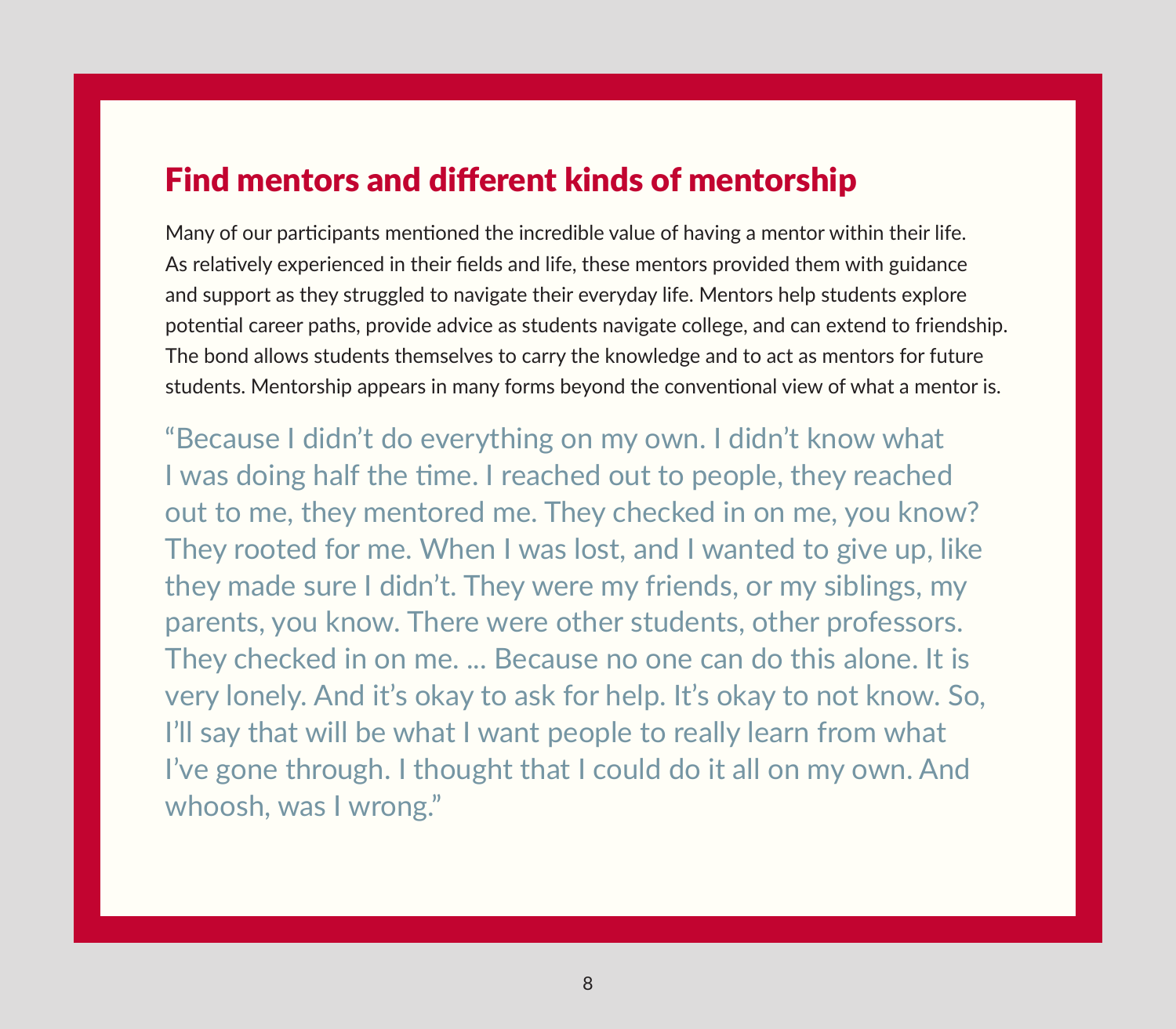## Explore different social spaces

Finding and exploring space to belong and feel comfortable in while attending college has allowed for students to find community and feel safe on a relatively large campus like UW-Madison. Our participants expressed that these spaces were vital to their own college experience and provided them with a sense of comfort, developed a sense of belonging, and helped them engage in the greater campus community. Their advice to current and future students is to find a space that makes you feel valued and understood. For some of these students, their social space of comfort included organizations, fraternities and sororities, student support programs, and academic spaces.

"I think UW-Madison is welcoming if you're able to find a community, but if you stumble upon here and think, 'Okay, you know what, I'm going to be welcomed here,' I don't think that's definitely going to work out for you. Because UW-Madison is still predominantly white, so I don't think it's somewhere I can like walk in anywhere and feel comfortable, because you know there are definitely times where I joined student orgs and then I realized no one really understood me here, and then I just don't go back to that specific student org, you know? So, I think it's like a lot of building your own community that you'll feel comfortable."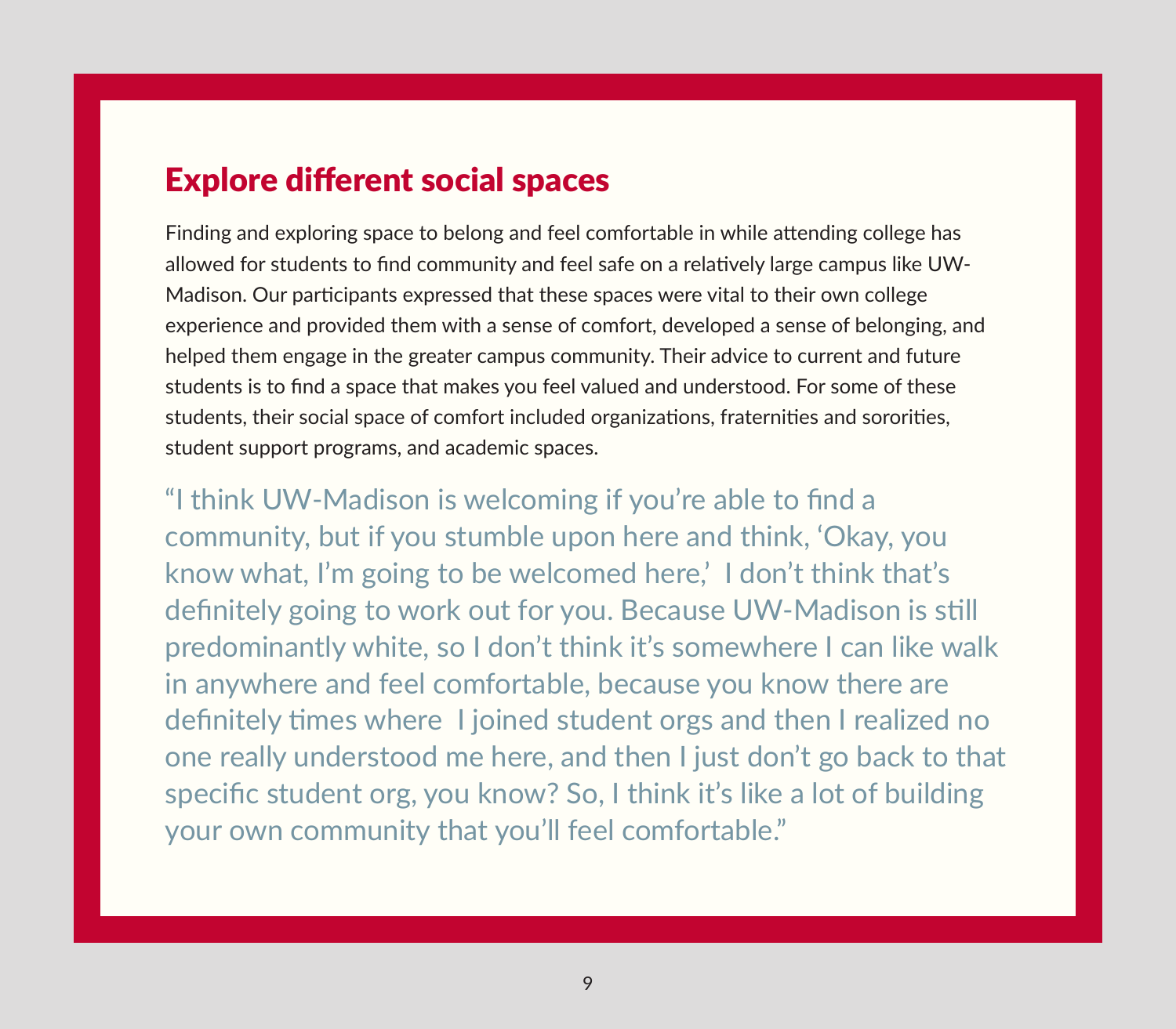## Love yourself

Participants were very aware of their backgrounds and how that intertwined with their struggles in college. They wanted to share that, no matter what, future students should love all parts of themselves despite the pressure to conform to societal norms of the conventional undergraduate. Every college student's experience is different and everyone comes with a different background. Our participants shared that students should not have to conform and they should give themselves the space to accept and learn to love themselves during college.

"Yeah. I hope that people can learn to be outspoken and I hope that they can learn that it's okay to break cultural and societal norms and to explore their identity. And I hope they know that they are more intelligent and resilient than they think they are..."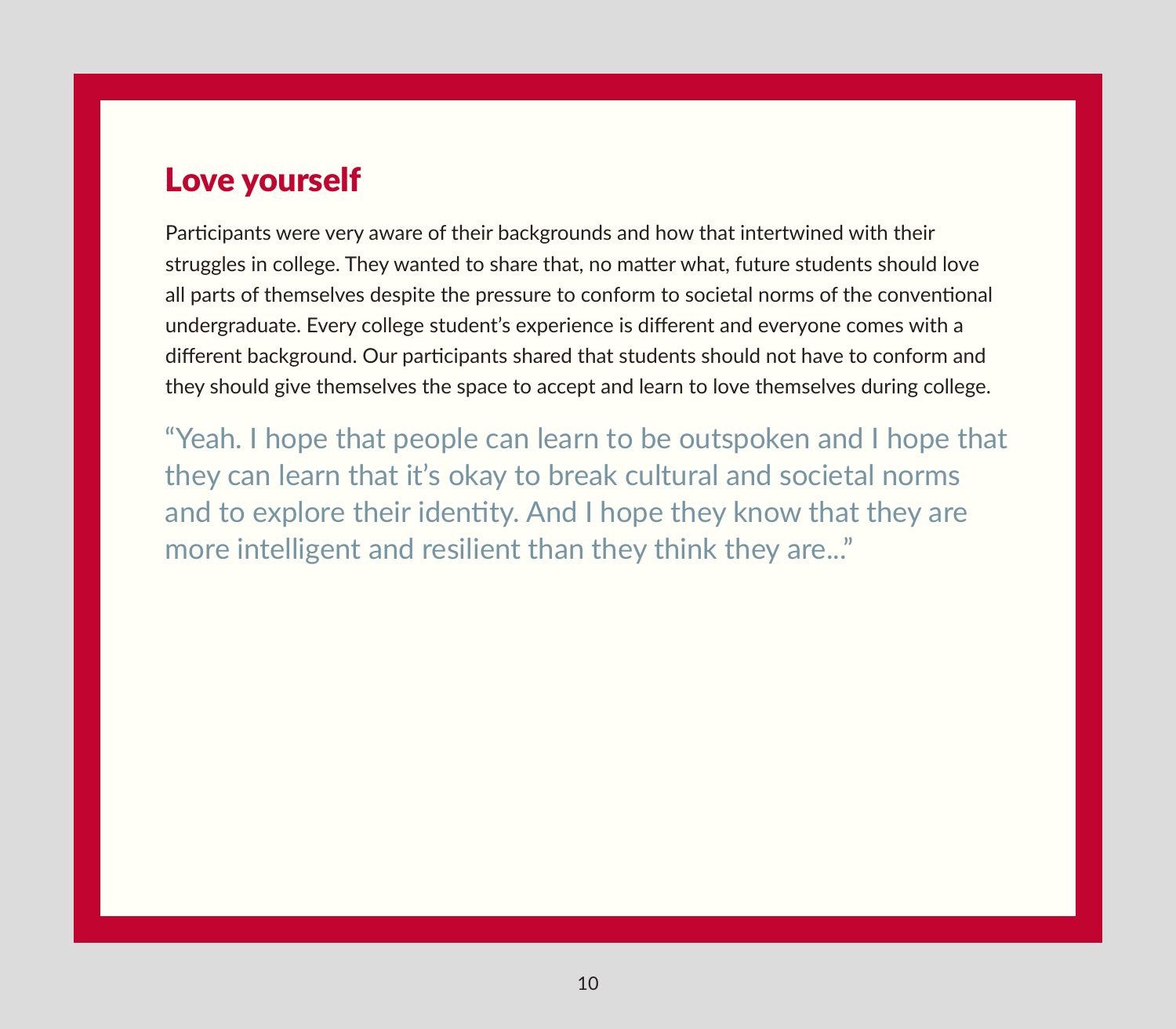## Explore your HMoob identity

As HMoob students at UW Madison, college presents a unique opportunity for us to explore our HMoob identity through courses, organizations, and through our fellow HMoob students. Through our data, participants shared that there was a general lack of access to HMoob curriculum prior to college beyond one or two conversations. Participants share that future students should take full advantage of these opportunities in college to further their exploration of their HMoob identities. Everyone comes with different levels of communitybased understanding, language ability, and involvement in the community. With that, there is always room for further exploration and college provides an alternative to learning than our home lives. This allows HMoob students the opportunity to develop their own understanding and expression of their HMoob identity beyond what is deemed as the conventional definitions.

"I would really like anybody to know that it's never too late to learn or to really appreciate or fall in love with your culture. I was socialized, raised, in an all-white community so I really didn't appreciate or really love my culture. I never hated the HMoob culture, but there was a period of my life where I never loved it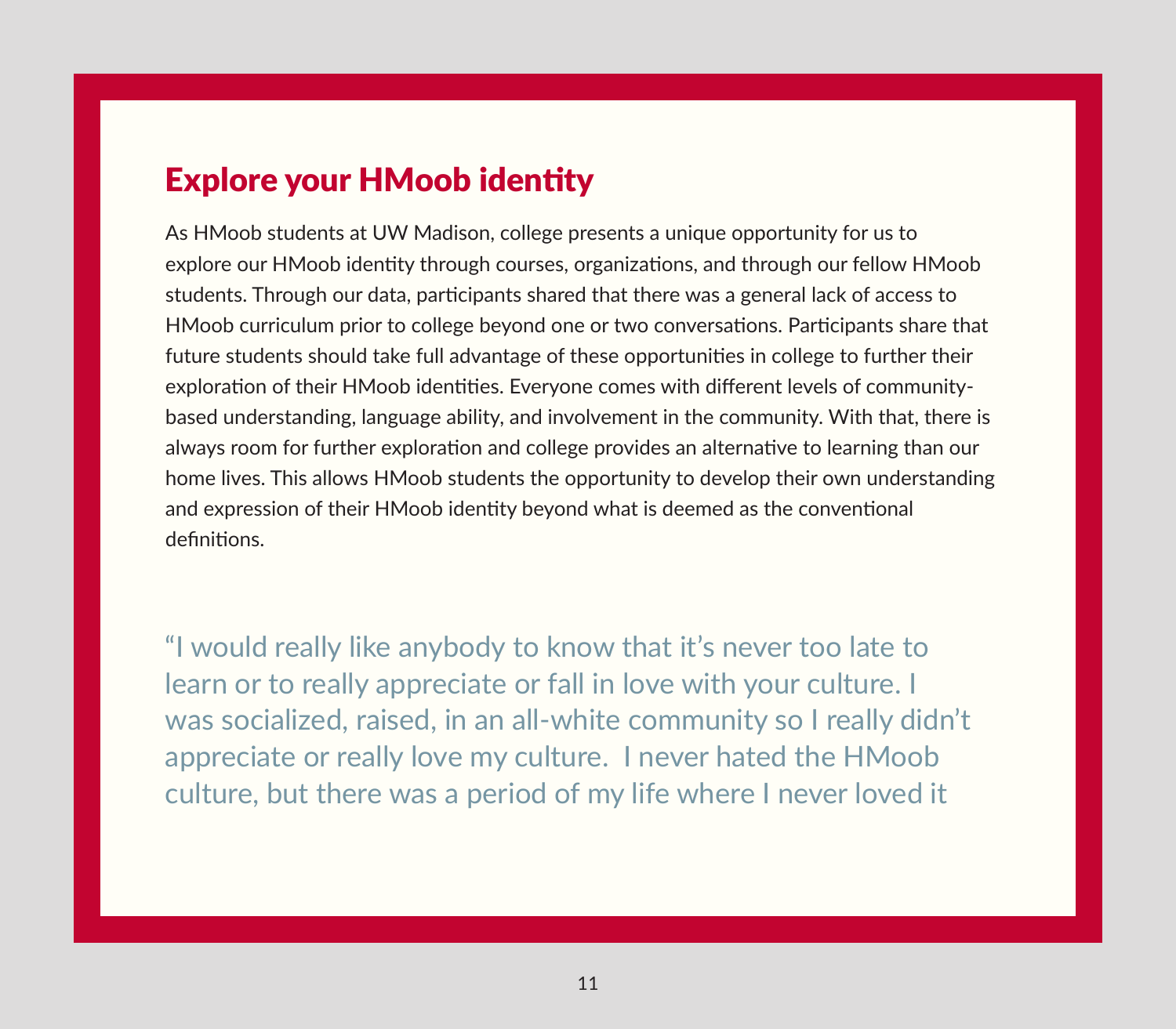either and that was just because I wasn't exposed to it; it wasn't in my life. It wasn't until moving back to Minnesota and then coming to Madison and experiencing for years here that I've come to truly appreciate and love my culture and love the people. I love everything about it, the good and the bad. So, I think that's the thing that I would want people to learn, that it's never too late. And your circumstances shouldn't be something that stops you because, you know, I was a HMoob kid who grew up in an all-white community, but that didn't stop me from like learning about my culture."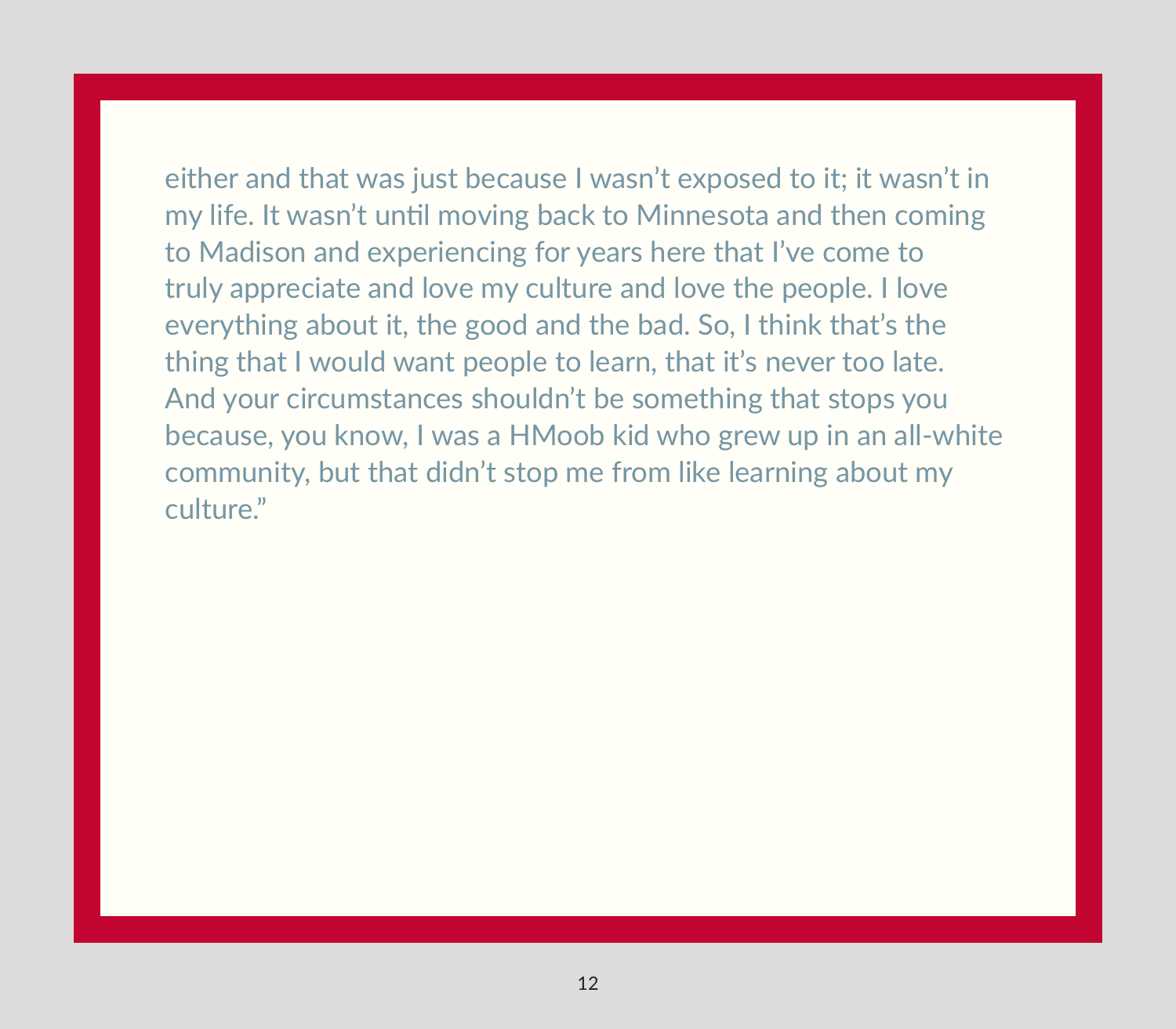## Find your passions, your potential career, and interests

Many of our participants shared that students should make the effort to find their own path in life. By finding their own path in life, previous students mean using the time in college to find and explore interests or a career that fulfills their passions. Many of the participants shared that they felt restricted by the expectations put on them by their family members and peers to explore conventional career paths. They shared that current students should be open to explore new career fields, make their own career decisions, go with what their own wishes are despite the opinion of others, or go against the status quo. College offers the time and space to explore one's interests academically, socially, and as it pertains to future plan making without external pressures. Many of the students shared that they had many regrets with going for what others wanted for them instead of going their own path.

 "Well, I hope people learn that it is important to love what you do. I would say that, and to not let anyone stop you from doing what you love, especially if it's to make an impact on other people, because I feel like many times, especially like with my experience being here at this university, there'll be like many times you might want to give up. .... Keep pushing through, because life isn't easy, but you just got to do what you got to do sometimes."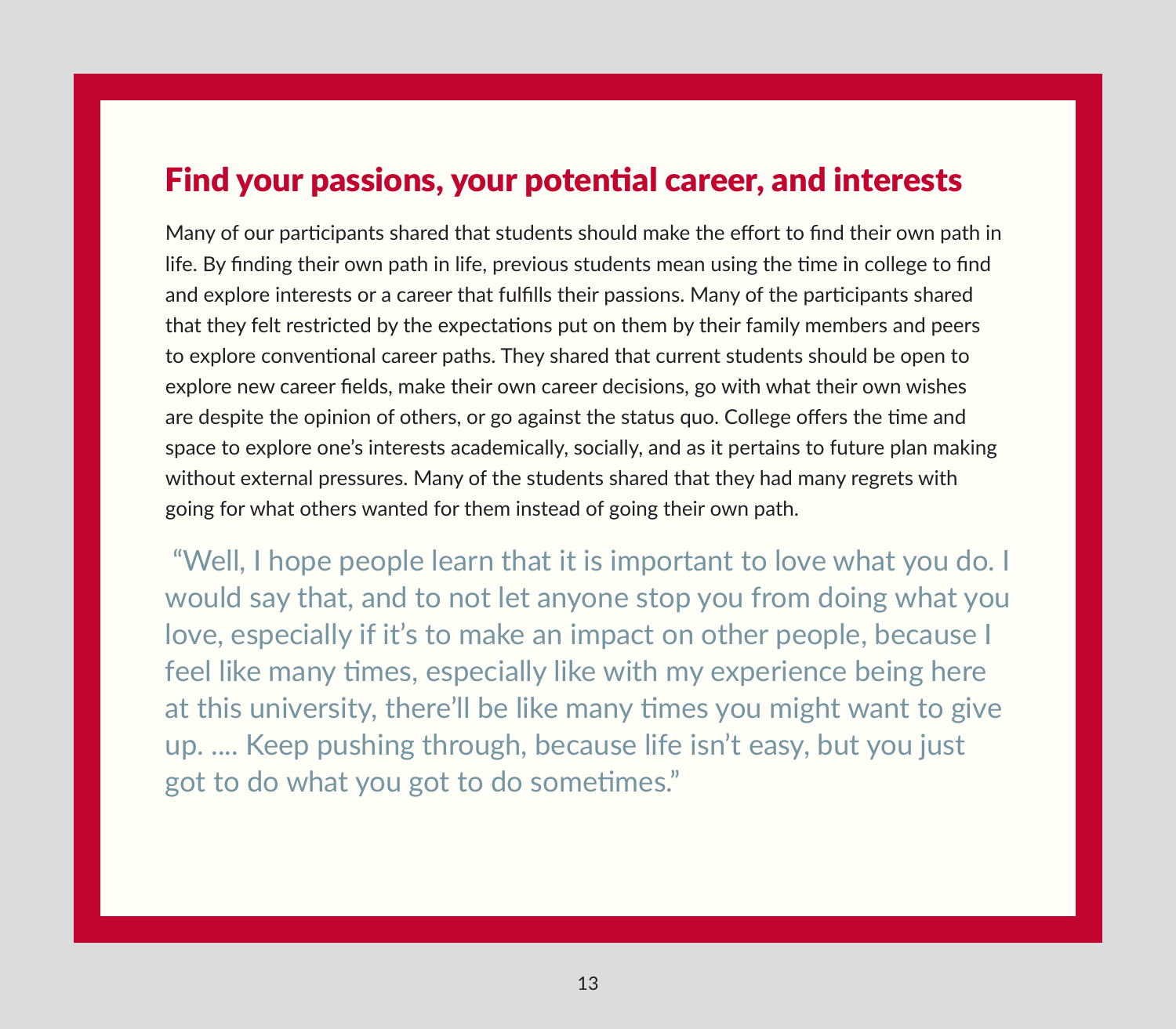## Keep pushing through for the outcome despite the struggle

Many participants had expressed that they experienced numerous difficulties throughout college. This ranged from struggling academically, navigating personal problems as well as campus problems, and even balancing between life at home and the college life. To get through college, they shared that perseverance really allowed them to push through those struggles and succeed. To pursue what they were passionate about they channeled feelings of self-determination and persistence to continuously fight against the odds to make it to their desired goal. They wanted to share to future students that, yes, college is a struggle, but you are not alone and if you persevere through it, you can make it.

"Once you get into a job, you're going to learn that college didn't teach you everything and that you need to learn things on your own quick and fast. Nobody is going to hold your hand, unless you have a good boss. But nobody is going to hold your hand. And so like, you know, you're going to have to learn and you're going to have to push."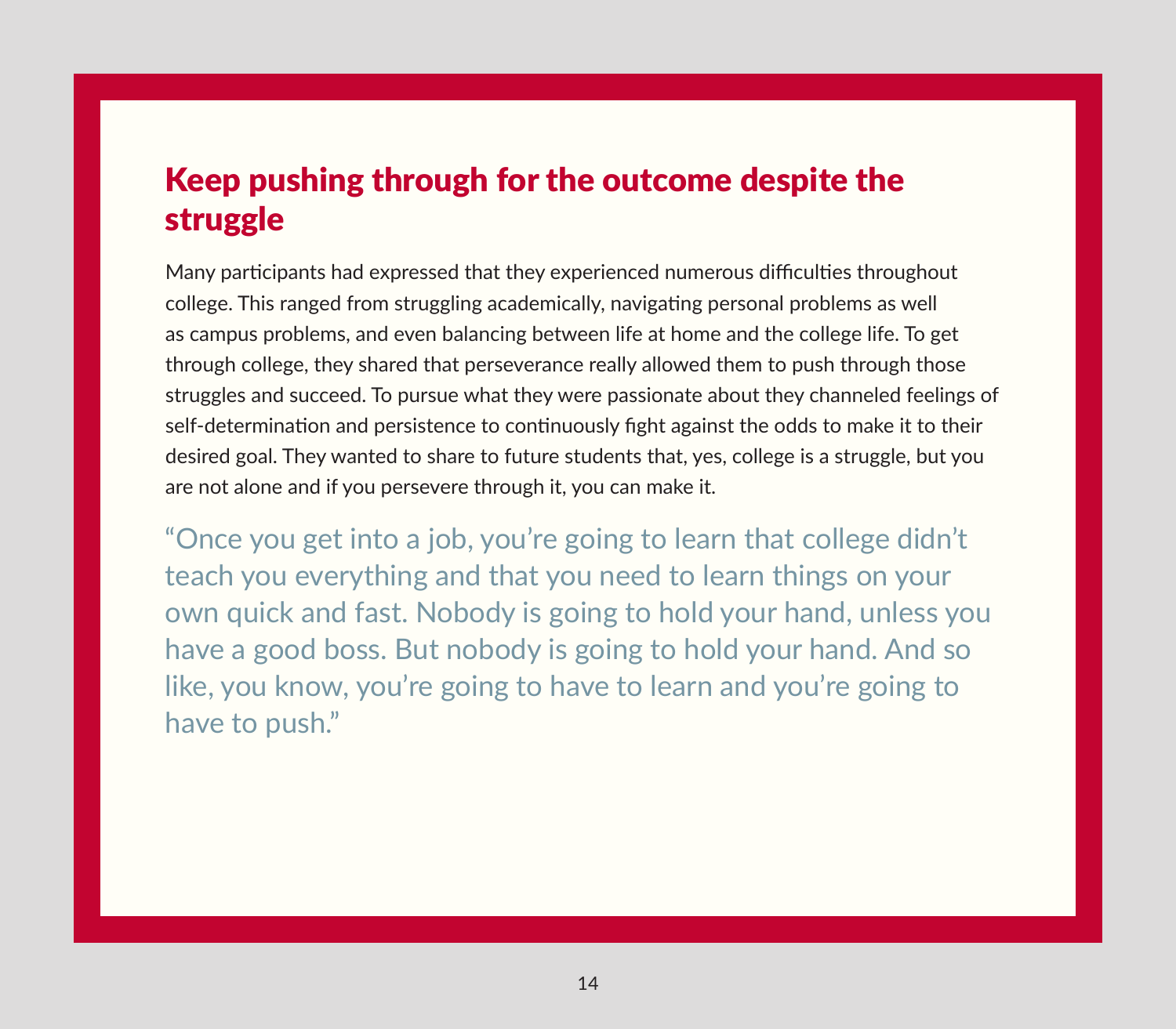## Normalize having thoughts of leaving

Struggles and difficulty navigating college and life always arise for students who are surrounded by unfamiliar territory and unfamiliar peers. The pressure of college becomes suffocating and can make you consider dropping out of school. College is not for everyone and it doesn't necessarily account for what it means to be successful. It is okay and students need to know that they are not the only one with thoughts of dropping out. Although it can be difficult decision to process, students shouldn't feel ashamed of their thoughts to stop out or actually stopping out.

"I honestly wish that if anyone is struggling like academically, know that like it's not your fault. You're not stupid. You're not lazy. You're not a failure. There's so many things, qualities about you that are so important, maybe that major isn't for you. Probably like try something else. Definitely talk to a lot of advisors. Try to figure out what you want to do with your life... it's sad to see that like there's actually a lot of like people that do drop out and -- out of college, and you never hear about their stories. And I wish that there was better retention, too, because I feel with my situation, it could have easily been fixed. Whatever happened to me shouldn't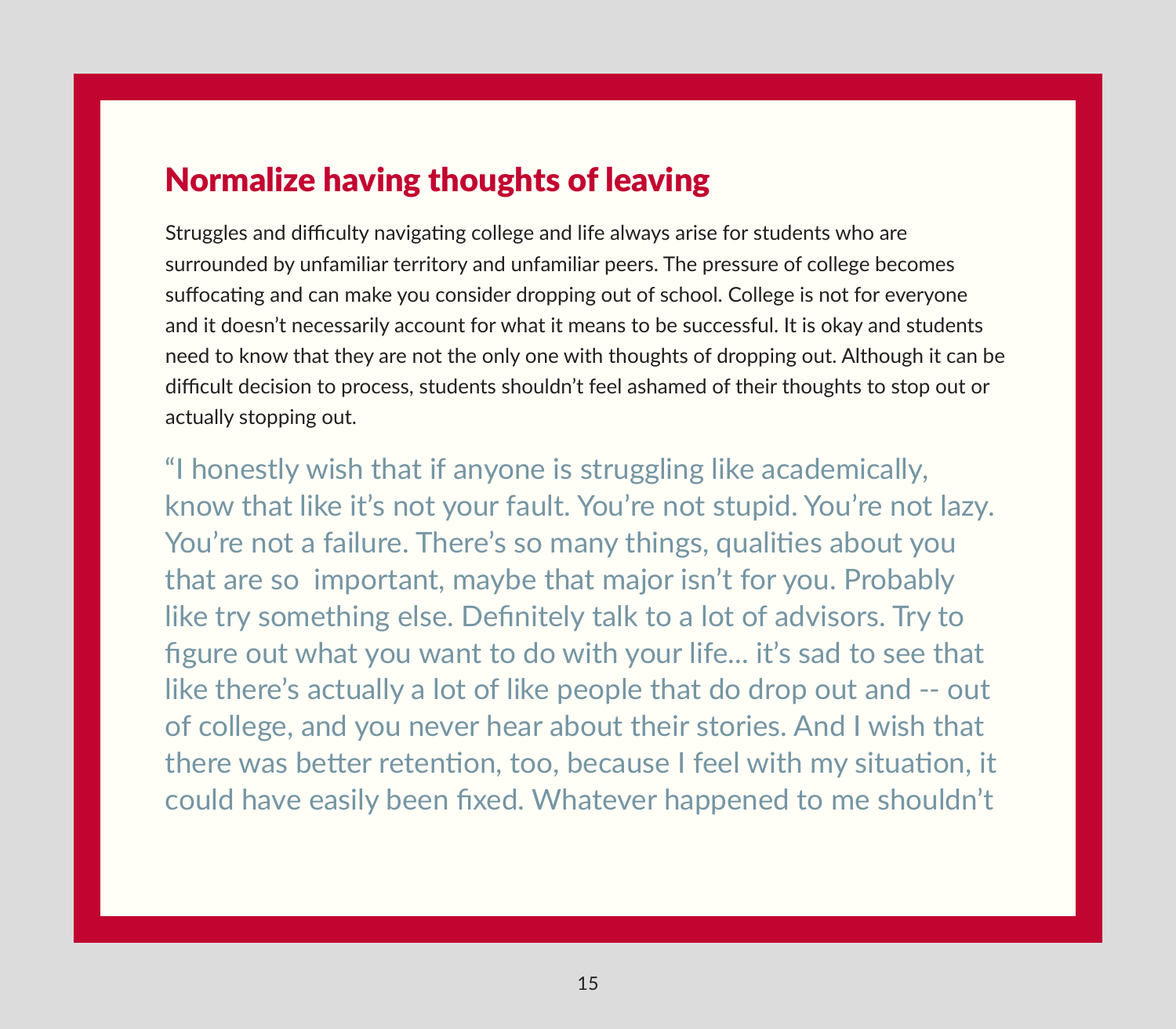have happened. It could have been different, and I hope that it just doesn't happen to other people because it's really -- I don't know how to explain it... I wish people would be more self-aware of when things happen like this to them so they could call it out. I feel like I should have been able to talk to my advisors and feel comfortable about it and call it out like right then and there, like especially my professors, when I figured out that their course was geared towards beating people out, but at the same time, I felt like I didn't have a voice. I wish that I was able to not break down so much that I was afraid to talk about it and ashamed about it, so yeah, because what sucks is that only I am the person who know what happened to me, and not many people know. So, I think that's the scariest thing -- that I let it only affect myself, let only myself know what happened to me, but not be able to seek help or help others learn about it so it."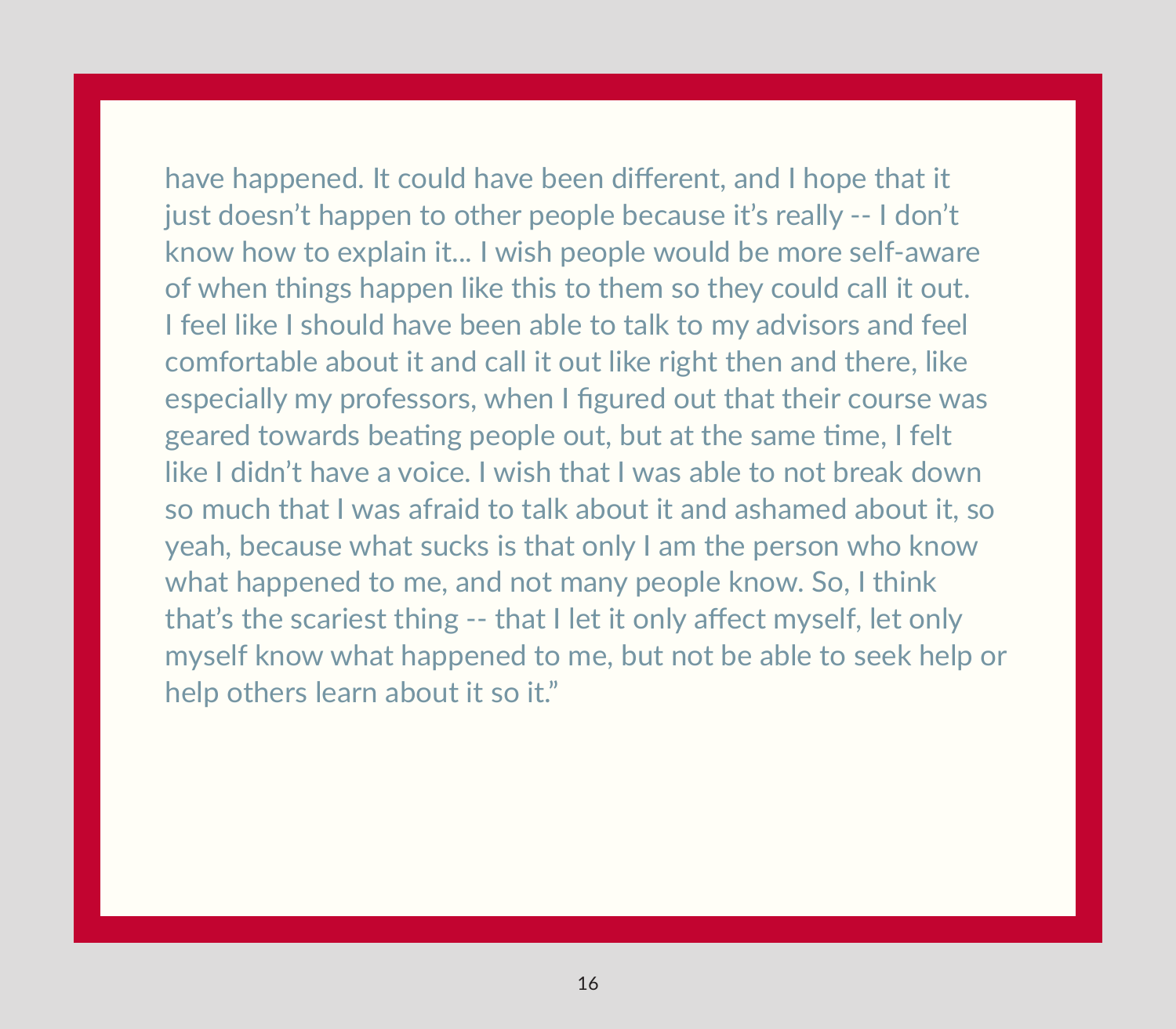## Understand things may not go exactly as you had planned

Life as well as college can be confusing and unpredictable. Participants shared that it is important to understand things may not be in your control and you are not at fault. Outcomes may differ from your initial plans and goals; however, you shouldn't attribute the problems to yourself. Sometimes, that is how it was meant to be. Changing majors, career goals, or even perspectives can still end up well despite it looking bleak at the moment.

"I don't know. I think -- yeah. Well, I don't know. I feel like the -- yeah. I think sometimes, like, things -- you may make certain plans and they don't go according to plan. But -- you know -- I think where you end up is always -- can also be more organic and it's okay to be open to that process. I think it's very important to find colleagues that you can confide into, who can practice critical allyship with you in these spaces where it may feel very—"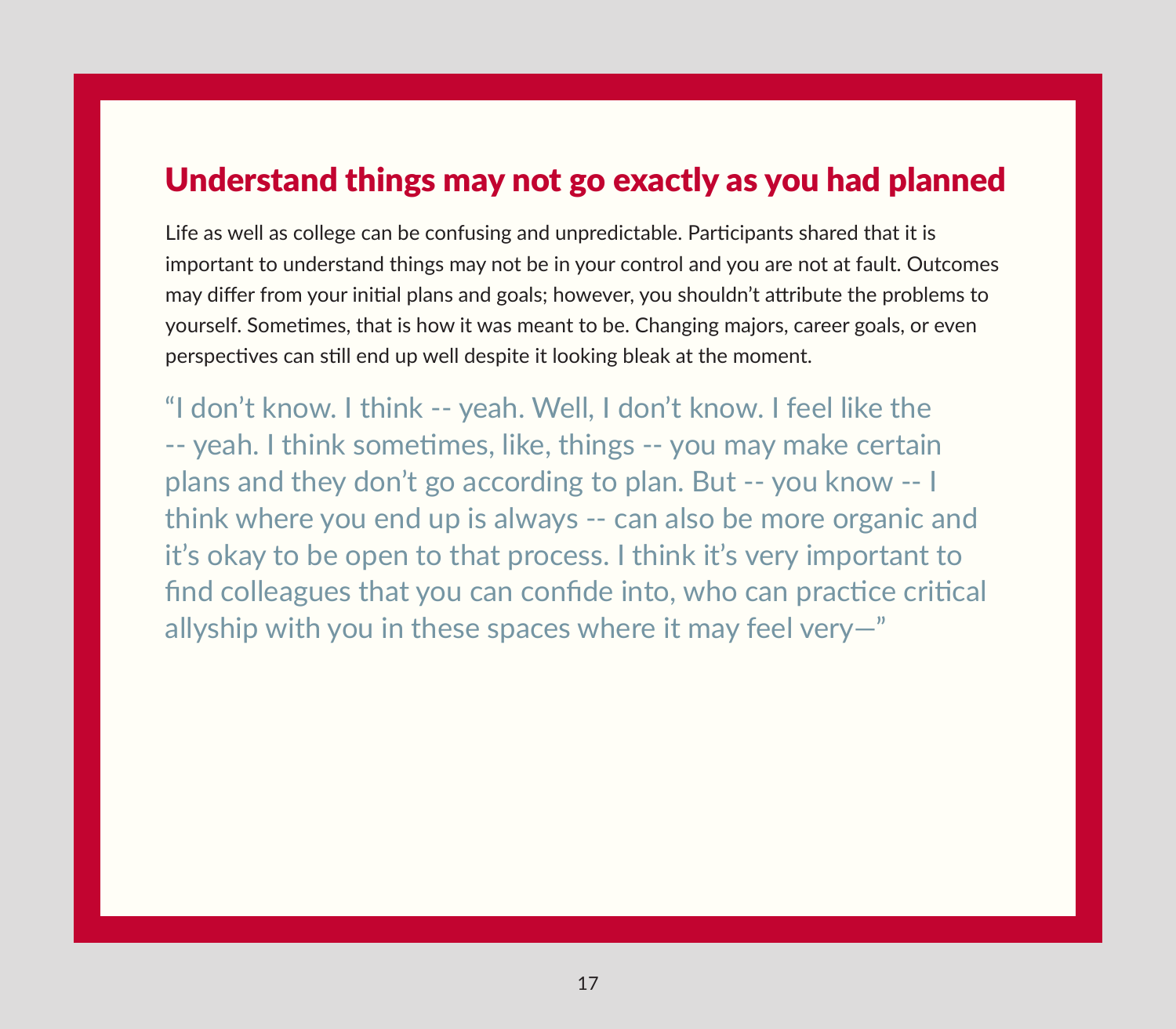## Build relationships with previous and future HMoob students

Many of the participants interviewed described how they felt a lack of support from previous HMoob students and wanted to prevent this cycle from carrying on to future HMoob students. Therefore, they want to encourage HMoob students to not only reach out to former HMoob students in their respective fields, but to also carry the knowledge they have to the students that come after them. Often times students have to pave their own paths and navigate their own barriers, but they expressed that these paths and barriers could be prevented through the assistance of another HMoob student within and outside of their respective field. Through this work, students can learn from other HMoob students in all fields and walks of life.

"I wish there was someone who was similar to me, like a HMoob student or just I don't know. A person of color, a minority who went to med school or who's gone through the route and to come back and tell me 'Oh yeah you know these are my mistakes, I recommend this' ... I don't know, just advise me, to give me some advice because the lack of guidance was really tough for me... And I mean there are definitely parts of the struggle that obviously were my own, but there were parts that I look back and if I had the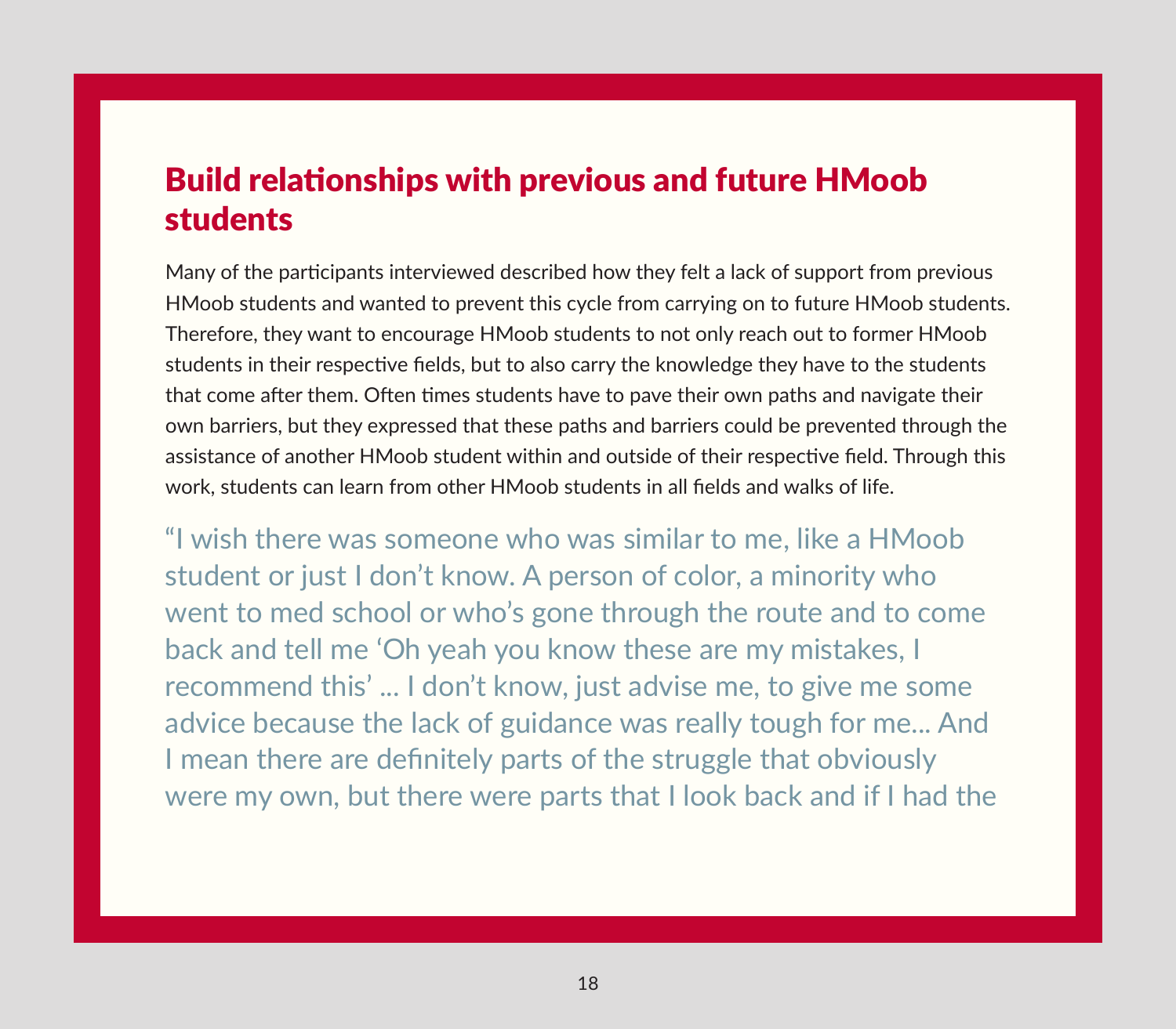help I probably didn't need to spend a year not doing what I was supposed to be doing, or figuring out how to get in med school, or I don't know. So, not having someone who knew kind of like, I guess having to pave your own route is, it's difficult."

## Put yourself first

Understand and listen to your body for what you need to stay mentally, physically, and emotionally stable. Put those needs first and know that it is okay to be kind to yourself and forgive yourself while holding yourself accountable for your needs. College is hard, let alone your personal life, it's okay to put your needs above everything else so you can succeed and be your best self.

"There's a lot to learn from my experience. I feel like I went through a very hard time here at UW-Madison, mentally, physically. And so, for those students who you know, are doing like mental health, and their situation's -- conflicting situations, I feel like I do have a lot of you know, experiences and know that it's okay to reach out for guidance to be healthier and to be better."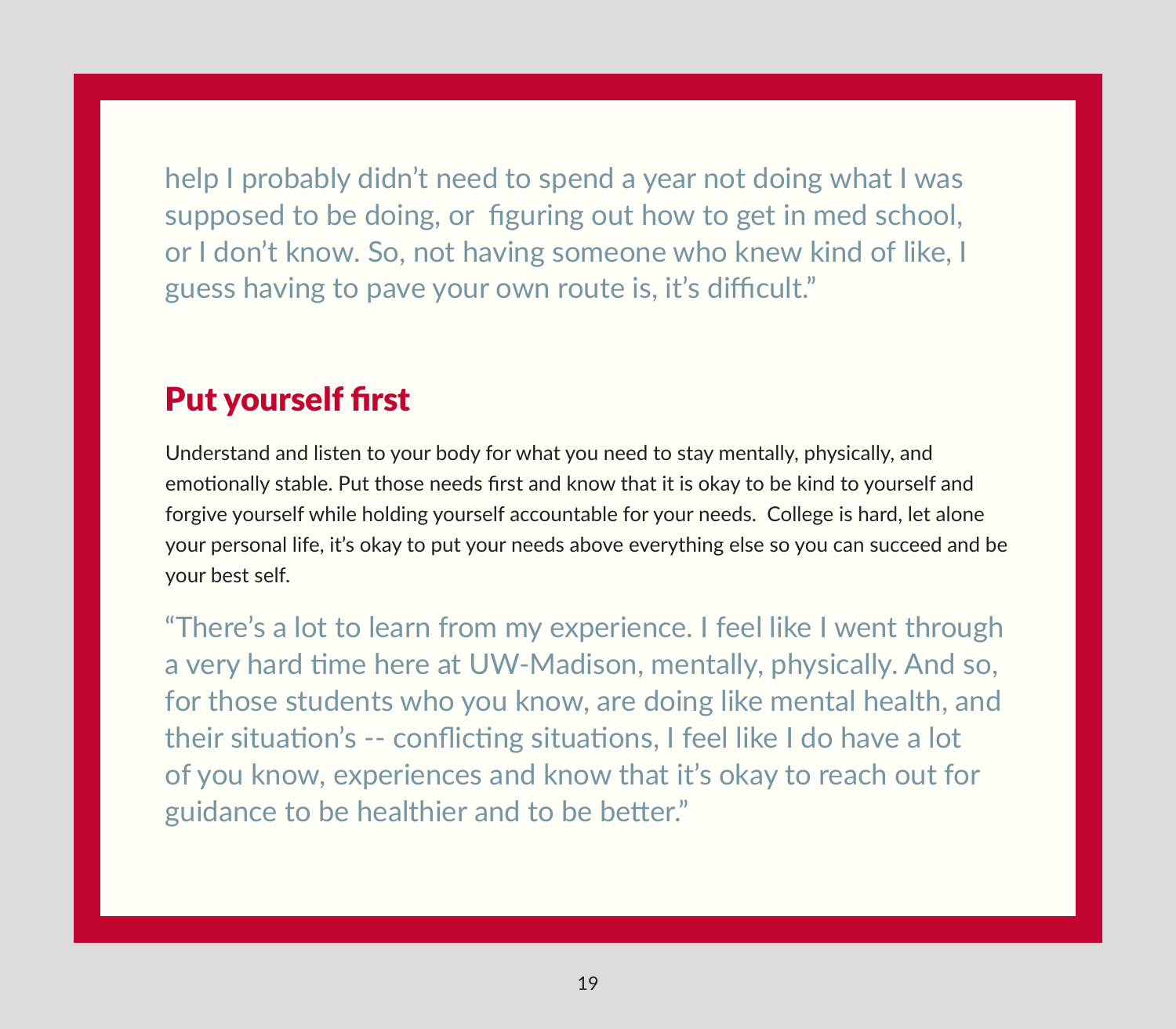## Recognize it may be the system that is contributing to your struggles

Our participants describe that there were many struggles that they themselves caused. However, there were many struggles that were caused by the university and the system. College wasn't created for students of color with complex cultural identities and histories. Future students should recognize that they are competing within a system that judges them on their merit and the experiences of predominantly white students. Students shouldn't feel at ashamed or at fault if things are not going their way because the system may be placing them at a disadvantage.

"I just hope that what people can learn from my experience is that there is just so much pressure in our society for us as human beings to be at certain way.... And I hate these systems that are put in place to serve like the majority of the population here in the United States and working in the world of education. It just really opened my eyes to what systematic-- what systems contributed to the struggles I had. And also, what systems contributed to my growth. With the systems that are in place, in a perfect world, I wish we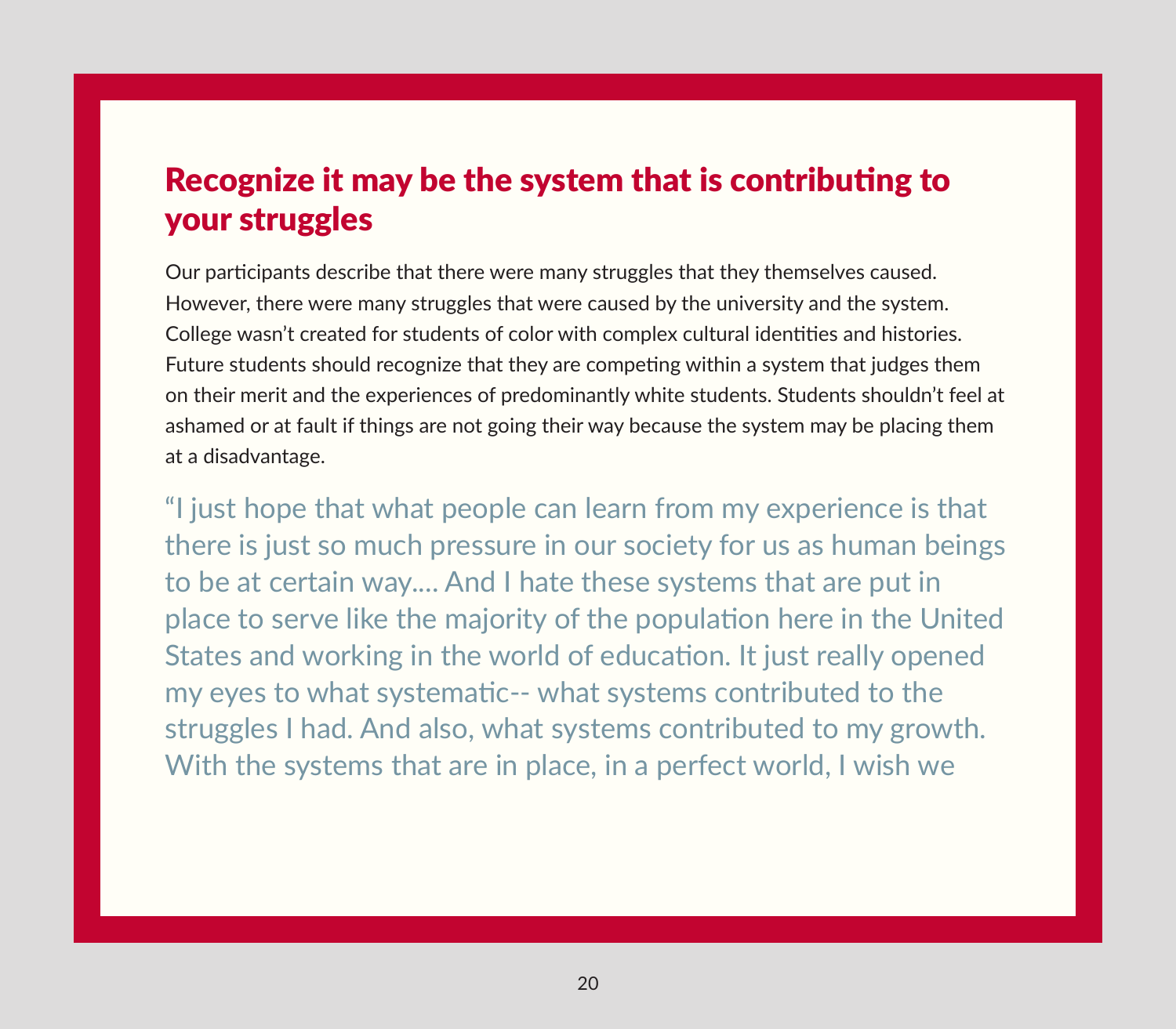could tear it all down and rebuild it all up to accommodate to all the different individuals that exist here in this world but we're not in a perfect world. I really wish and hope that from my experience people who are at the top, who make these decisions that influence and impact everybody can be open to being willing to provide the kind of supports that everyone needs in order to be successful."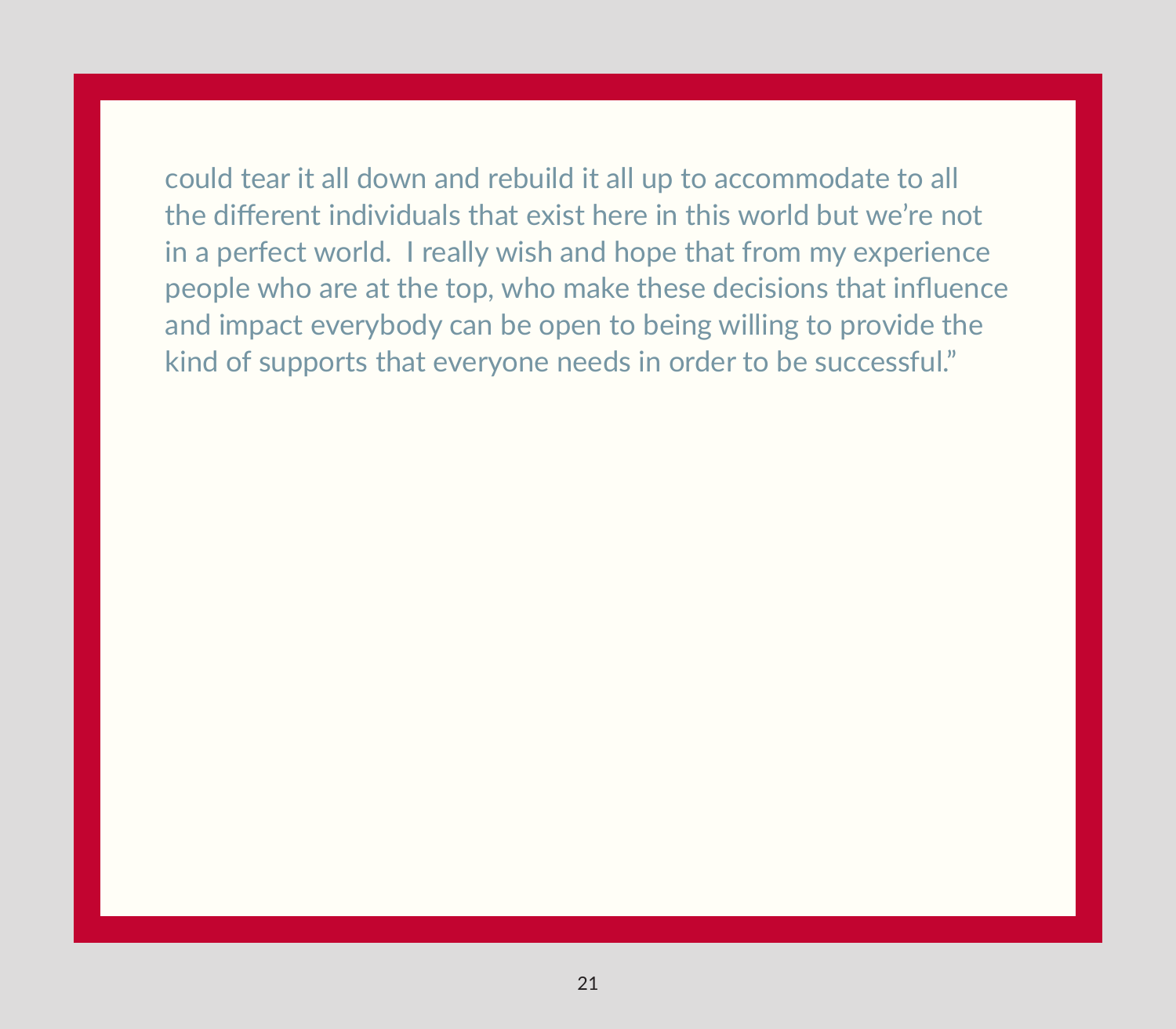# **CONCLUSION**

By sharing these perspectives of their UW-Madison experience, current and former students were able to put those experiences into narratives that will help pave the way for future HMoob American students. Through this project the Paj Ntaub research team was able to categorize these pieces of advice into fourteen topic areas.

The Paj Ntaub team chose to share these compiled pieces of advice through a booklet with the intention of building solidarity through shared lived experiences and cultivating a path for future HMoob students.

For more information, students can reach out to the Paj Ntaub team to get more information about our report: Matthew Wolfgram at [mswolfgram@wisc.edu](mailto:mswolfgram@wisc.edu) or Bailey Smolarek at [bsmolarek@wisc.edu](mailto:bsmolarek@wisc.edu)

#### OUR HMOOB AMERICAN PAJ NTAUB TEAM:

Payeng Moua, Ariana Thao, Odyssey Xiong, Lena Lee, Bailey Smolarek, Mai Neng Vang, Matthew Wolfgram, Pa Kou Xiong, Ying Yang Youa Xiong, and Lisa Yang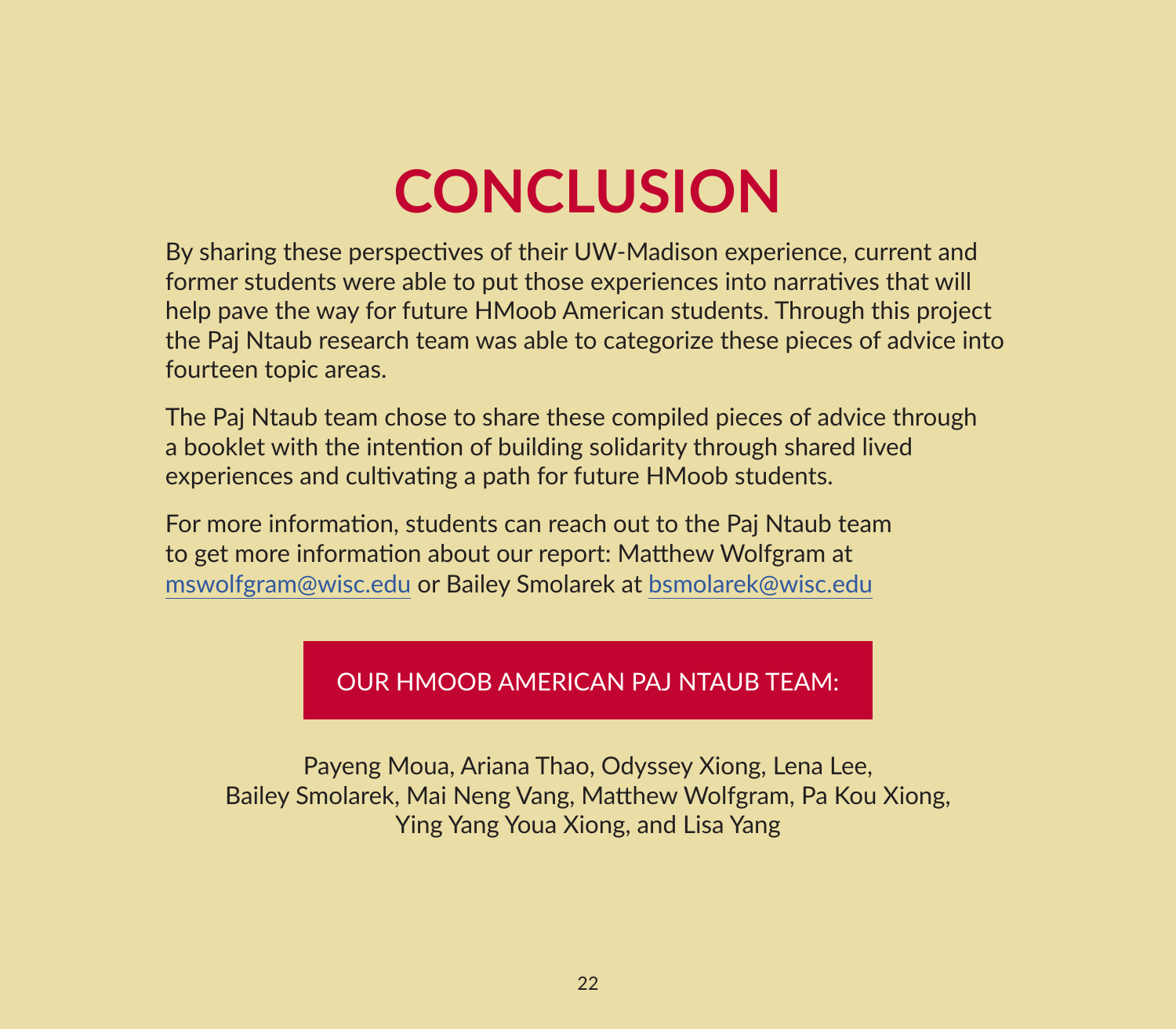